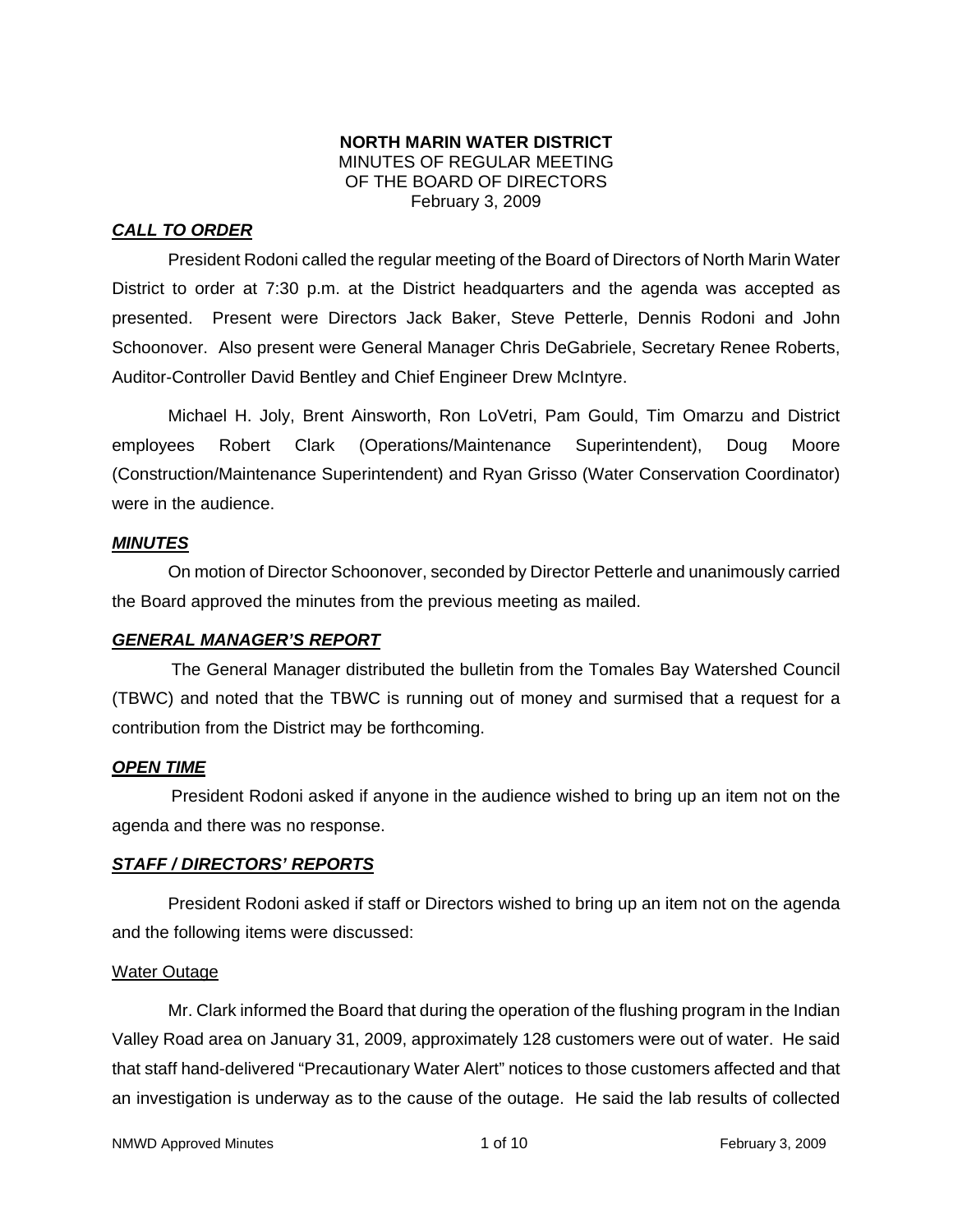samples came back clean, the system is back in operation and that he will have a full report at the next meeting.

## Sonoma-Marin Narrows Project

 Mr. McIntyre reported that two weeks ago, he and the General Manager met with CalTrans, three engineering design firms working with CalTrans and a representative from Transportation Authority of Marin (TAM) regarding the Sonoma-Marin Narrows Project. He said the proposed contracts with the design firms have been finalized by TAM and that the purpose of the meeting was to coordinate the project between the entities involved. He advised that the EIR has not been released yet and another meeting will be held in the coming months.

# *CONSENT CALENDAR*

At the request of Director Baker, Item 8, Vote for LAFCO Special District Member, was pulled from the Consent Calendar for further discussion.

On the motion of Director Schoonover, seconded by Director Fraites and unanimously carried the following items were approved on the consent calendar:

# *GILEAD HOUSE, 7TH STREET, NOVATO*

This proposed project is to construct a 5,449 square foot two-story duplex and the Novato Fire District requires a dedicated fire service for the project. New water facilities required include a 4-inch fire service, one commercial fire hydrant, one 1-1/2 inch meter, and 95 feet of pipe. This project is eligible for 2008 connection fees since all necessary information was provided and requirements were satisfied by the Applicant by December 31, 2008.

The Board approved Resolution 09-07 entitled, "Authorization of Execution of Water Service Facilities Construction Agreement with John and Cynthia Klock."

# *QUITCLAIM EXISTING UNUSED JCC PROPERTIES LLC EASEMENT IN TRADE FOR NEW EASEMENT*

With execution of the Costco Warehouse Expansion Water Service Agreement, staff secured a waterline easement from JCC California Properties LLC (the owner) for new on-site water mains required for the project. One old easement existed on said parcel for prior water facilities that have since been removed. The District must record a quitclaim to properly remove the old easement encumbering said parcel.

The Board approved Resolution 09-08 entitled, "Authorization of Execution of Quitclaim Deed to JCC California Properties, a Delaware Limited Liability Company."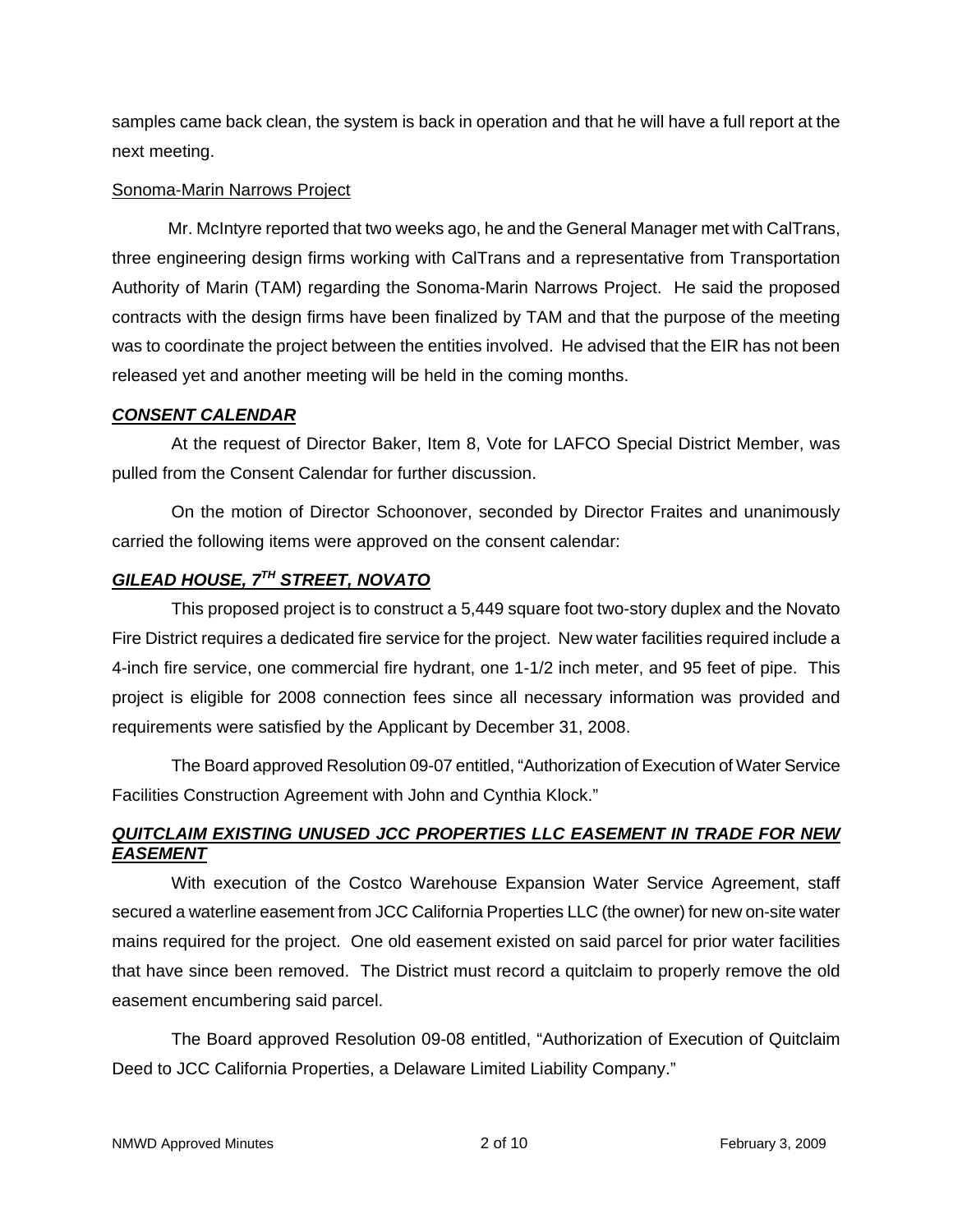# *SURVEY SERVICES CONTRACT (CREST TANK SITE) – CARLENZOLI ASSOCIATES*

The existing drawings for the construction of a second tank at the Crest Tank site do not show adequate topographic and utility details required for design; therefore, a topographic survey and location of parcel boundaries and the access road easement is proposed. Six proposals were received.

The Board authorized the General Manager to execute a topographic survey contract to Carlenzoli and Associates for a not-to-exceed amount of \$9,900.

## *VOTE FOR LAFCO SPECIAL DISTRICT MEMBER*

This item was pulled from the Consent Calendar for further discussion at the request of Director Baker. Director Baker queried why staff recommends Einar Asbo of Homestead Valley Sanitary District over Craig Murray of Las Gallinas Valley Sanitary District. Mr. DeGabriele responded that the selection of members represent a balance of geographical locations and size of districts. Director Rodoni added that Mr. Asbo has good LAFCO and special district experience and brings people to the table for discussion on issues.

On motion of Director Petterle and seconded by Director Fraites, the Board approved voting for Einar Asbo as first choice for Marin LAFCO Special District Regular Member, with second and third choices as Craig Murray and Peter Sullivan, respectively, by the following vote:

- AYES: Directors Fraites, Petterle, Rodoni, Schoonover
- NOES: None
- ABSTAIN: Director Baker
- ABSENT: None

# *ACTION CALENDAR*

# *APPROVE: CHANGE ORDER FOR STAFFORD LAKE OUTLET TOWER*

Mr. McIntyre stated that at the last Board meeting, Associate Engineer Dave Jackson provided an update on the project and identified various change orders. He said that consistent with policy, any change order in excess of \$10,000 must go to the Board for approval. Mr. McIntyre explained that based upon an underwater inspection conducted in 2001, it was hoped that the replacement of the service gate enclosures could be avoided. He said that it is apparent now that the service gates are corroded beyond economic repair and must be replaced.

Director Baker questioned the use of carbon steel versus stainless steel as material used for the gates. Mr. McIntyre responded that the carbon steel is galvanized and coated with epoxy;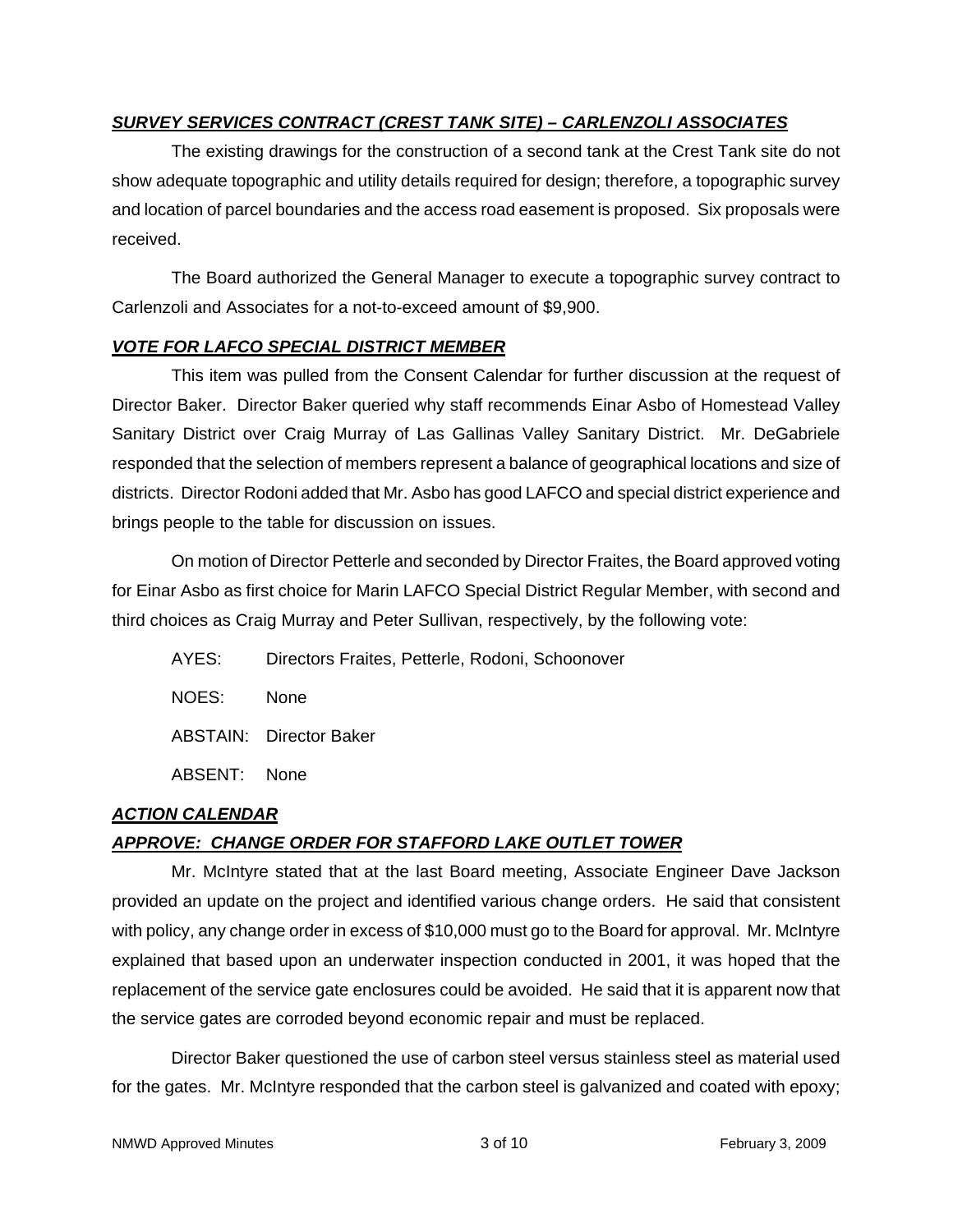and therefore, equivalent to stainless steel. Mr. DeGabriele added that there will be cathodic protection and sacrificial anodes that will be corroded first.

On motion of Director Schoonover and seconded by Director Baker, the Board unanimously authorized the General Manager to execute Change Order 03-09 to Syblon Reid in the amount of \$24,000.

## *APPROVE: MILLER PACIFIC ENGINEERING GROUP GENERAL SERVICES AGREEMENT*

Mr. McIntyre stated that Miller Pacific Engineering Group has provided general engineering services to the District for many years and that their work is of high quality at reasonable rates. He stated that the General Services Agreement presented for Board approval is for two years with a not-to-exceed amount of \$20,000 and will be on a task order basis.

On motion of Director Baker and seconded by Director Petterle, the Board unanimously authorized the General Manager to execute a two-year agreement for FY09 and FY10 for consulting engineering services between NMWD and Miller Pacific Engineering Group with a not-toexceed limit of \$20,000.

# *APPROVE: STAFFORD LAKE BACKFEEDING*

Mr. DeGabriele stated that at the last Board meeting, he informed the Board that Novato is in a drought, and that through the end of January, 6.61" of rainfall has been recorded in Novato and that Stafford Lake is approximately 26% of capacity. He said that the chart enclosed in the agenda packet compares 2008/2009 rainfall with1976 and 1977, the Drought of Record. He said that the chart shows that, had it not been for significant rainfall in January 2008, the area would be on par with the drought of record. He stated that there has been no rainfall since February 2008, last year's spring was very dry and no runoff into the lake has been accumulated this year.

Mr. DeGabriele informed the Board that the system is in place for backfeeding Russian River water into Stafford Lake and, although it will be expensive, he is recommending that this be done immediately. He explained that the water comes from the aqueduct, is pumped through San Marin Pump Station and valves are open at Stafford Treatment Plant that will allow the water to flow back into the lake through the outlet tower. He said the gates that are being worked on at the outlet tower are open so that this can be accomplished and the outlet tower work can be completed while backfeeding is being done. He advised that the water will have to be purchased from Sonoma County Water Agency and that the cost of pumping to Stafford Lake and treating the water at Stafford Treatment Plant will factor into District costs. He said that water produced out of Stafford Lake will free up capacity in the North Marin Aqueduct in the summer months and that will benefit Marin Municipal Water District. He stated that he has proposed to MMWD that they pay for

NMWD Approved Minutes and the state of the 4 of 10 and the February 3, 2009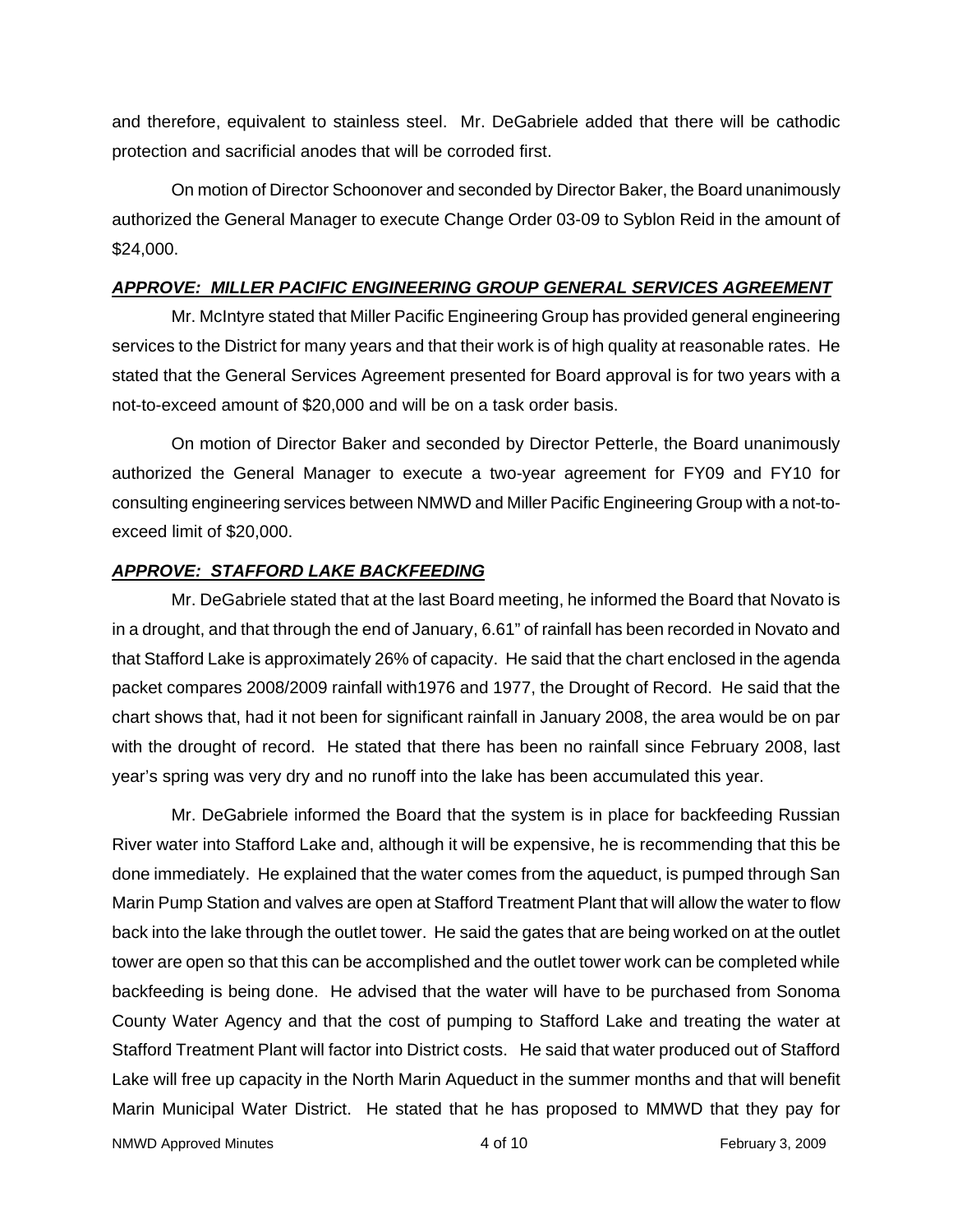backfeeding up to 750 acre feet; however, they would prefer 1,000 acre feet. A backfeeding agreement is being drafted. Mr. DeGabriele advised that there are reserves available to pay for the backfeeding as designated by the Board - the Conservation Incentive Rate Fund and the Drought Contingency Fund. He further advised that District finances will be analyzed to determine how it will be impacted by the impending water shortage. Also included in the Board packet is a press release from Sonoma County Water Agency and a Press Democrat article warning of mandatory rationing.

Mr. DeGabriele said that he attended the Water Advisory Technical Advisory Committee meeting yesterday and the Agency press conference on the Russian River wherein it was pointed out that storage levels are extremely low on the upper Russian River and that Lake Pillsbury only holds 14,000 acre feet out of a capacity of 90,000 acre feet. It is a critically dry year on the Eel and Russian River watersheds. He explained that Eel River diversions have been reduced over the last four years to comply with the Biological Opinion to protect fisheries in the Eel River and that in the spring, PG&E shut down the diversion to repair the diversion tunnel resulting in less water conveyed from the Eel River into the Russian River. He further explained that the Agency's water rights established instream flows for normal year, dry year and critically dry year and those instream flow requirements are based upon historical diversions out of the Eel River before reductions came about four years ago. These instream requirements are, therefore, based on old information that is no longer applicable. Mr. DeGabriele stated that the Agency believes it will reach critically dry conditions by March 1<sup>st</sup>; He said that currently Lake Mendocino holds 31,000 acre feet out of 72,000 acre feet and without some relief from instream flows and concerted conservation by agricultural and urban users, it is likely that Lake Mendocino will go dry. Mr. DeGabriele presented a chart provided by the Agency that showed current conditions through February, and if relief is not achieved, showed Lake Mendocino going dry in mid-July. He said it is hoped that with relief from instream flow and conservation, 17,000 acre feet could remain in Lake Mendocino for fall release for Chinook salmon. Mr. DeGabriele said that Lake Sonoma has 181,000 acre feet available and the Agency is predicting a 30% reduction in deliveries in the lower Russian River and 50% or more on the upper river.

Mr. DeGabriele said that in addition to authorizing backfeeding Russian River water into Stafford Lake, the Board is being asked to authorize a notice of a public hearing for February 17, 2009 to consider a resolution to adopt a water shortage emergency and emergency water conservation ordinance.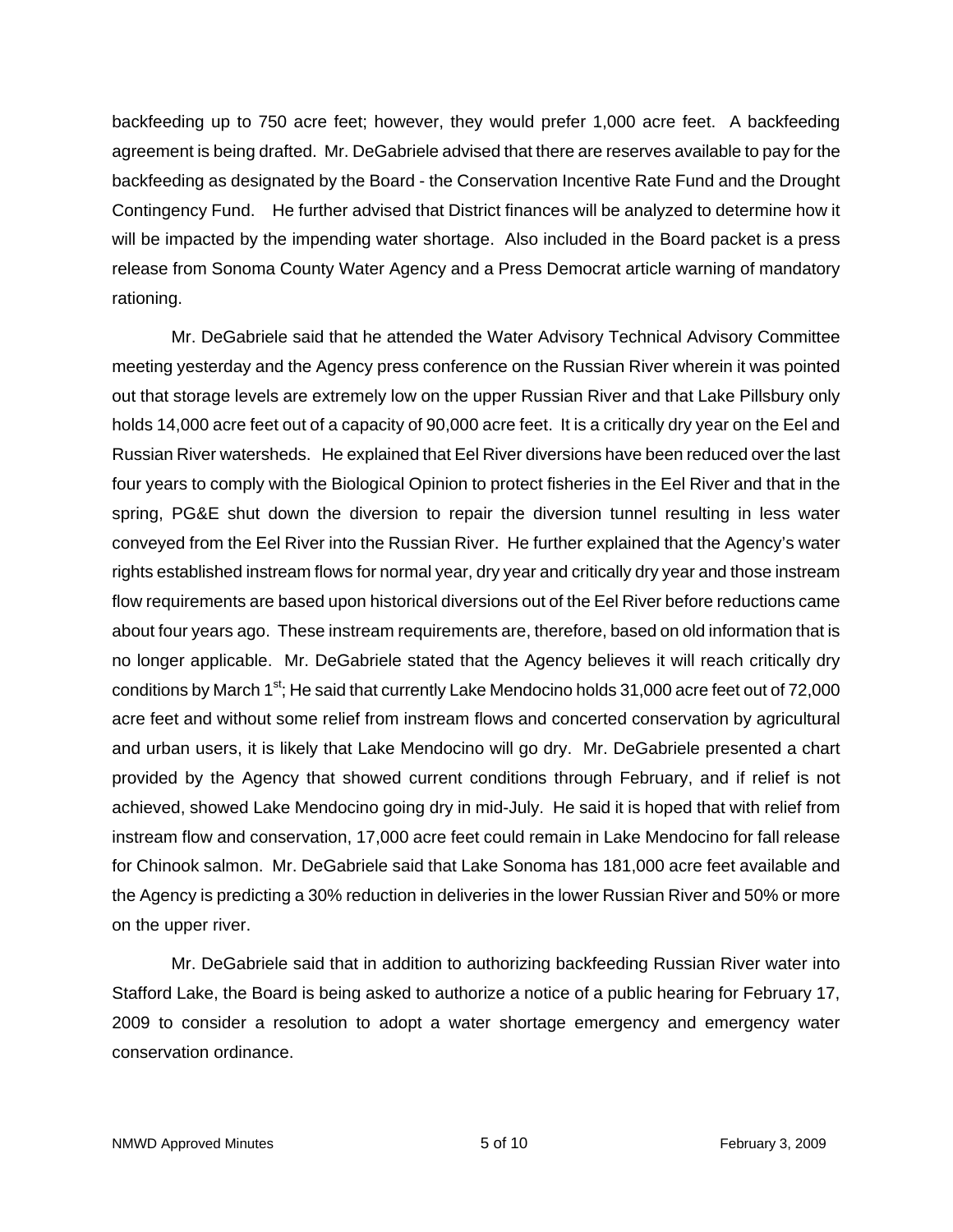Director Petterle asked for an explanation how backfeeding aids Marin Municipal Water District without impacting North Marin customers.

Mr. DeGabriele responded that it is important that North Marin customers are protected. He said that water produced out of Stafford Lake is water that will not have to be taken from the Russian River. He said that there will be a call for conservation and Marin Municipal will help pay for backfeeding which will temper the call for conservation. The Agency indicated that they do not plan to run the Ely or Kastania Pump Stations this summer and this will limit the District's supply to gravity next summer. He said 3 million gallons per day will need to be produced to make up the difference of gravity feed from SCWA. He advised that less than 14 million gallons per day is used in the summer from the Russian River and 4 to 5 million gallons per day produced by Stafford Treatment Plant is possible if water is available.

Director Petterle asked if MMWD would be entitled to draw from the pipeline. Mr. DeGabriele responded affirmatively and added that all water would go into the system and whatever is available at Ignacio Pump Station, MMWD would take.

Director Rodoni asked for clarification on the limitations of backfeeding. Mr. DeGabriele explained that the District hasn't backfed since 1991. He said operating staff tested backfeeding on Friday and Monday. He said it is unknown how much will be able to be backfed and that 750 acre feet was backfed in the past before the new treatment plant was in operation. He opined that it's possible to backfeed through February and March and that Marin Municipal would like backfeeding to continue through April.

President Rodoni offered the public an opportunity to comment, but there was no response.

On motion of Director Schoonover and seconded by Director Petterle, the Board unanimously authorized backfeeding of Russian River water into Stafford Lake effective immediately.

On motion of Director Petterle and seconded by Director Fraites, the Board authorized staff to notice a public hearing to be held on February 17, 2009.

## *INFORMATION ITEMS*

# *WATER CONSERVATION MID-YEAR UPDATE (JULY - DECEMBER 2008)*

Ryan Grisso, Water Conservation Coordinator, presented the mid-year report and provided highlights of the water conservation programs. He reported that there has been a significant increase in participation in the Water Smart Home Survey and that a temporary water conservation tech was hired to perform the audits. He said a mailer was sent to a targeted population who fall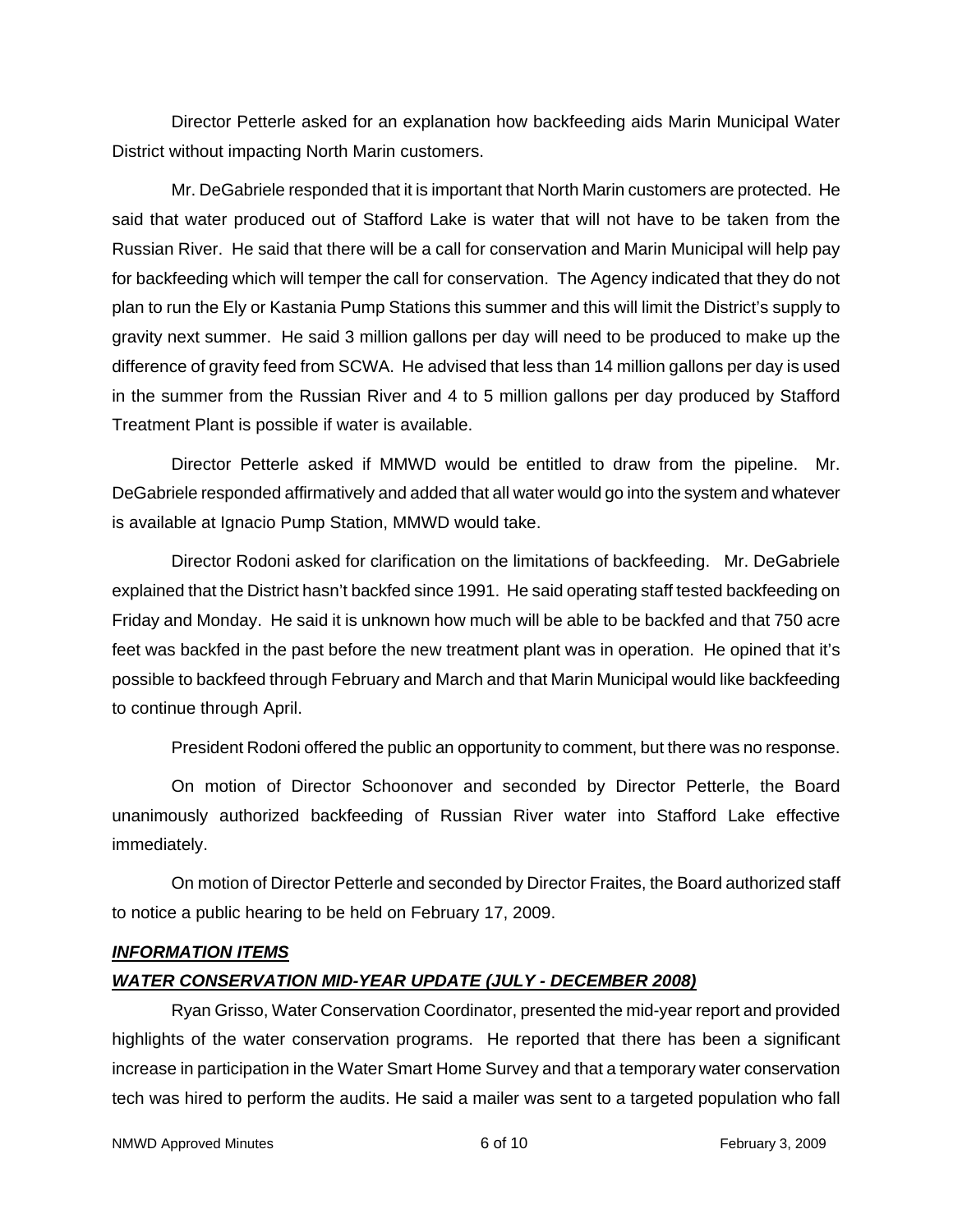within a usage threshold of 700 to 1,200 gallons per day. He said that 200 toilets have been rebated so far this year and participation has more than doubled for Cash for Grass since the rebate amount was increased. Mr. Grisso summarized the other rebate programs and stated that new development standards are being strictly enforced.

Mr. Grisso advised that his report to the Board was written before the SCWA press conference warning of possible mandatory rationing. He said that staff is prepared to follow the stages of action listed in the Water Shortage Contingency Plan and will focus on stage 2 which is to "approve an Emergency Conservation Ordinance that calls for strict enforcement of the currently listed prohibitions of water waste as listed in Regulation 15, section b. with additional non-essential uses of water prohibited and any other measures necessary to accomplish the goals for water use reduction." He said that an analysis of what can be produced in the local supply, how much can be saved with conservation and water-waste prevention and non-essential use prohibitions and that report will be presented to the Board along with the Emergency Water Conservation Ordinance. He said there will be outreach to customers via the WaterLine newsletter and website.

Director Rodoni stated that the District has been preparing for this drought with its good water conservation program and the customers that have participated will be able to get by with the restrictions. He thanked Mr. Grisso for coordinating a good program. Director Baker said that Mr. Grisso is doing a great job.

Mr. DeGabriele stated that the agency has advised all contractors that 45,000 acre feet of water will be diverted from the Russian River next year and that the contractors have not had an opportunity to coordinate a response. He said that the District is trying to be pro-active in getting the word out that we are in a drought and that emergency conditions exist. He said customers will be asked to phase in restrictions so that they will be prepared and have time to make adjustments. Director Rodoni asked if after the public hearing action will be immediate. Mr. DeGabriele said that restrictions would most likely begin March 1<sup>st</sup>.

President Rodoni asked the audience if they have any comments and there were none.

# *WATER PROJECT DRAFT EIR DATES & ROLE OF HEARING OFFICERS*

Mr. DeGabriele stated that the Draft Environmental Impact Report for the Water Project has been released and that the public hearing is scheduled for February 18 in Petaluma. He said that Directors Rodoni and Baker have agreed to act as hearing officers along with representatives from the city of Petaluma and Sonoma County Supervisor Kearns from SCWA. The role of the hearing officers is to listen and acknowledge public comments and they are not expected to answer questions of the project.

NMWD Approved Minutes **NATURE 2009** 7 of 10 **February 3, 2009**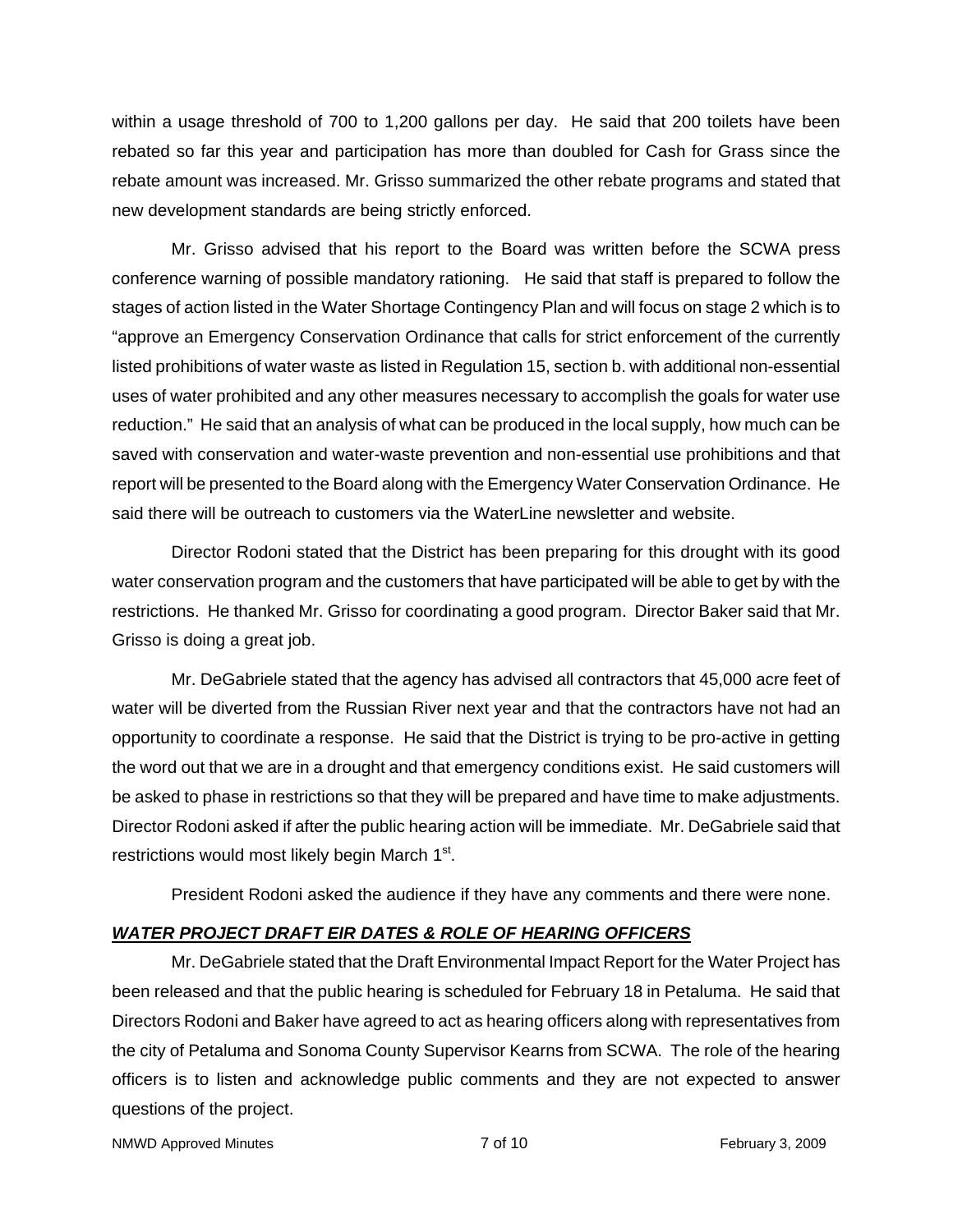Mr. DeGabriele stated that the Agency is not contemplating moving forward with the Water Project since the current water shortage and work on the Biological Opinion will supplant work on the Water Project DEIR. He said that contractors will be asked to reevaluate their entitlement requests and that the District has concluded, in its Urban Water Management Plan analysis, that it can get by with 13,000 acre feet instead of its 14,100 acre feet entitlement. Mr. DeGabriele stated that the Water Project is very expensive and the District's connections fees have been increased to address that; and the costs associated with implementing the Biological Opinion which is an obligation among all customers for protection of the fish will be evaluated. Mr. DeGabriele said that comments by all contractors are being formulated.

#### *INTER-DISTRICT LOAN HISTORY*

Mr. Bentley, in response to Director Baker's request, presented a history of loans from the Novato district to the West Marin districts. He noted that in the past 20 years there was not a time when Novato was not owed money by the other service areas, and that West Marin is the only district that now owes money to Novato (\$442,000). He presented a chart that showed West Marin water's debt to Novato will be fully repaid in 2014 assuming the annual 9% water rate increase continues. He said it is assumed in the forecast that funds for large projects (Gallagher Pipeline and Pt. Reyes Treatment Plant reconstruction) would borrow funds from outside sources. Mr. Bentley advised that there are a number of projects in the West Marin Long Range Improvement Projects Plan which are not included in the five-year planning window, and if those were to be added, that would also stretch out District payments.

## *MID-YEAR IMPROVEMENT PROJECTS PROGRESS REPORT – ENGINEERING DEPARTMENT*

Mr. McIntyre provided a summary by service territory of the status improvement projects for the first half of the fiscal year. Novato expenditures are forecasted to be approximately half a million dollars below budget at year end. He noted that 50% of expenditures are represented by two projects, the Palmer Drive Water Tank and the Stafford Lake Outlet Tower projects. He said that this year a 90% completion rate is forecasted versus 56% completion last year.

Mr. McIntyre said that in West Marin, improvement projects are forecasted to be very close to budget with planned performance through mid-year projected at 46% and actual completion performance is 46%.

Mr. McIntyre said that in the beginning of the fiscal year, 56 projects were budgeted, and since then two new projects were added and eight projects were carried over from last year for a total of 66 projects. He advised that five out of the 66 projects are projected to exceed the budget; however, the project savings on the remaining projects offset the overages and there will be no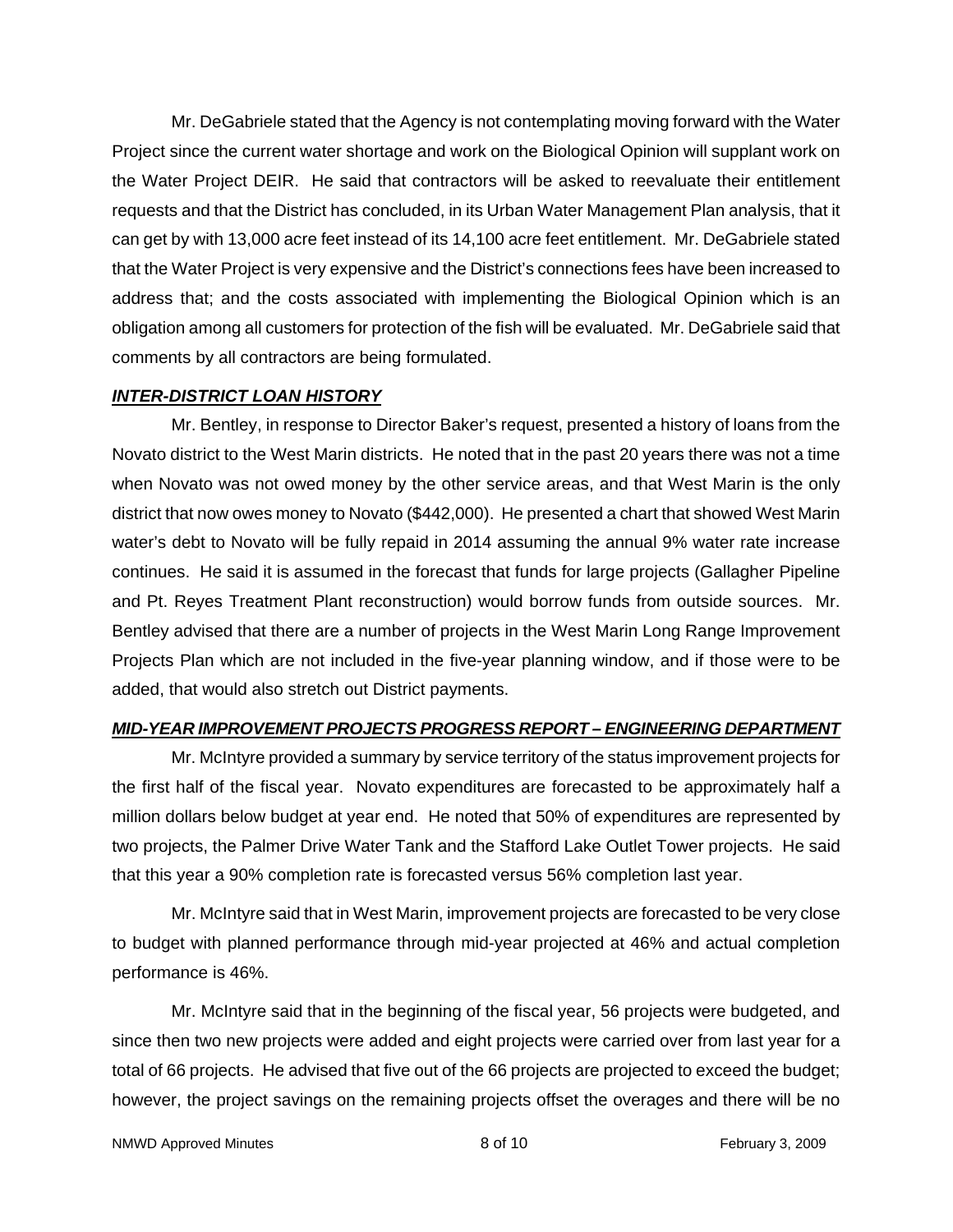need to augment the budget this year. He further advised that in West Marin, the Inverness Park Tank No. 1 project may exceed its budget but savings in other West Marin projects will offset that exceedence. Mr. McIntyre said that Engineering labor hours are below budget for developer jobs and hours for District projects over budget but will most likely even out during the second half of the fiscal year.

## *TAC MEETING – FEBRUARY 2, 2009*

Mr. DeGabriele provided a recap of the Technical Advisory Committee meeting. He said that the maintenance staff responsible for the transmission system gave an informative report. He reported that there was discussion on water conservation and Windsor and Marin Municipal Water District are next in line for signing the Sonoma-Marin Saving Water Partnership MOU. Mr. DeGabriele stated that the draft WAC resolution recommending that the top SCWA strategic priority is to address impacts on listed fish species pursuant to the Reasonable and Prudent Alternative established in the Biological Opinion was reviewed. He advised that the agency budget currently reflects a 32% increase for North Marin, and he reminded the Board of the Agency's junket to Washington, DC in February and that if any director wants to join them to let him know.

## *NBWA MEETING- FEBRUARY 6, 2009*

Director Fraites provided a brief summary of the North Bay Watershed Association meeting.

# *NORTH BAY RECYCLED WATER PROGRAM UPDATE*

Mr. McIntyre reported that a Recycled Water Sub-committee meeting with representatives of North Marin, Novato Sanitary District and Las Gallinas Valley Sanitary District was held on January 28, 2009 wherein an update on the current project status was provided. He said that the local Phase 1 projects were reviewed and includes all recycled water projects in the Recycled Water Implementation Plan prepared by Nute Engineering. He advised that the release of the Environmental Impact Report/Statement is scheduled for early March and staff has been working on an outreach plan which includes an Op-Ed article notifying the public of the release of the draft EIR/S. He said that a press release will be released once the US Senate passes the Omnibus Public Lands Management Act that authorizes a federal 25% cost share up to \$25 million for design/construction of local Phase 1 projects.

Mr. McIntyre stated that the operation of the existing recycled water facility at Deer Island was discussed with the sub-committee members. He said the interagency agreement stated that the District would turn over the facility for Novato Sanitary District operations and that the District would distribute the recycled water. He noted that the facilities have not been transferred and that there are complexities with the State Revolving Fund loan and grant that stipulates that once money